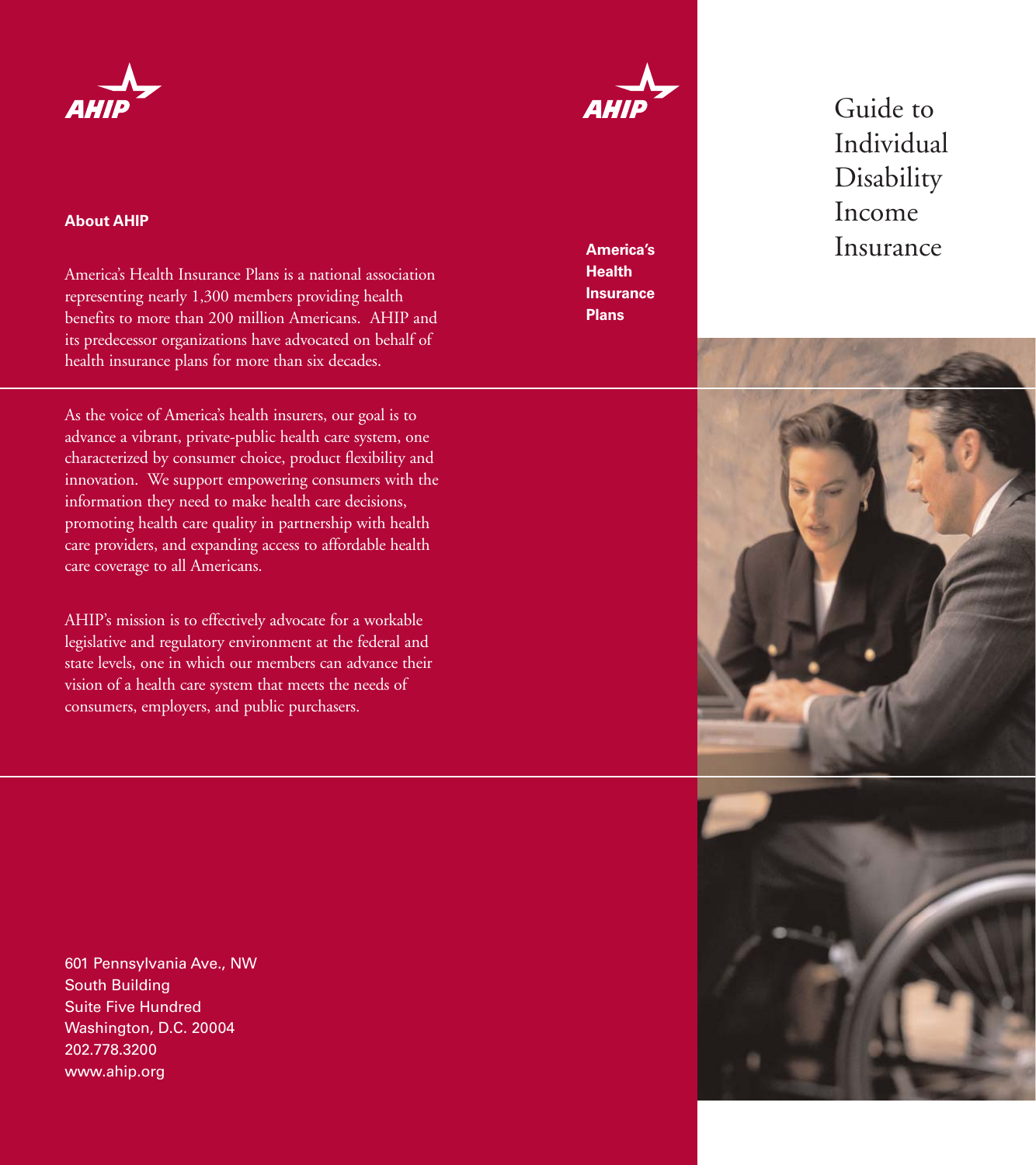## **Contents**

| How Likely Is A Disability That Could   |
|-----------------------------------------|
| What Might Disability Mean Financially  |
| What Is Disability Income Insurance?'5  |
| Are You Covered By Group Disability     |
| What About Social Security Disability   |
|                                         |
| Are You Eligible For Disability Income  |
| How Much Disability Income Will         |
| What Do I Look For In A Policy?11       |
| What Else Do You Need To Know?14        |
| Disability Insurance Policy Checklist15 |
|                                         |

Although frequently revised, this guide includes information that is subject to changing federal and state law. AHIP provides this booklet for guidance only. It is not a substitute for the advice of licensed insurance professionals or legal counsel.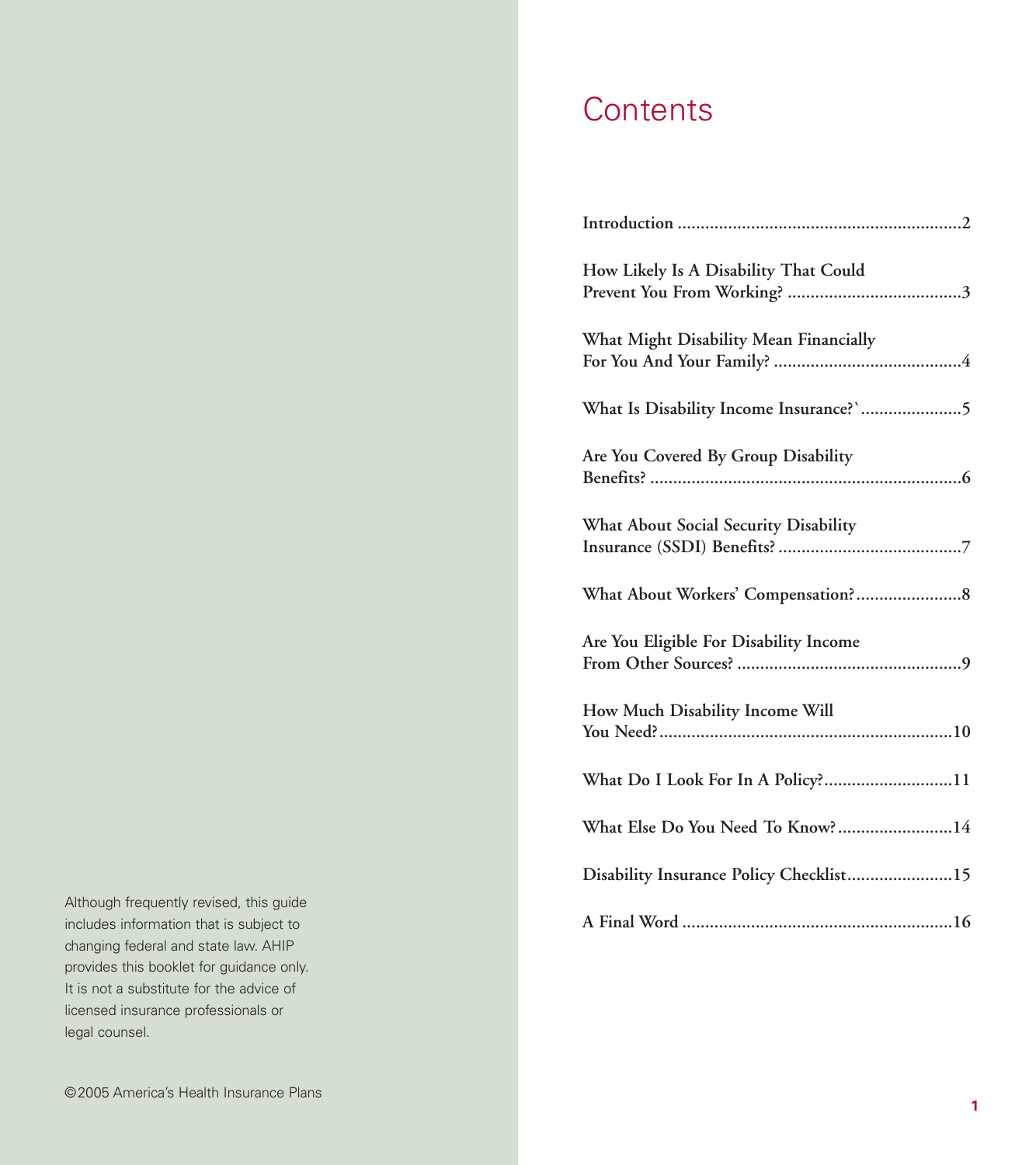### Introduction

Could you continue to support your family and pay your bills if you were unable to work for any length of time because of illness or injury? If you were to become disabled, do you know how much money would be coming in each month and from what sources?

Some people can rely on group disability coverage provided by their employers and/or government disability income programs. But, for a great many workers, a disability that stops their paycheck would leave them – and their families – in financial hardship. Individual disability income insurance is designed to replace a significant portion of income lost when illness or injury prevents the policyholder from earning a living. It is designed to help pay ongoing bills while the policyholder is recuperating and unable to do his or her job.

This guide explains the likelihood of disability, the financial risk it poses, potential sources of disability income, disability income insurance, and what disability income insurance covers. It includes a checklist of policy features you can use to compare disability income insurance policies. This information will help you make an informed decision about whether you need individual disability income insurance and, if so, what features are most important to you.

# How Likely Is A Disability That Could Prevent You From Working?

The risk of a disabling illness or injury that prevents a worker from doing his or her job is more significant than most people realize. According to information compiled by the National Association of Insurance Commissioners (NAIC), a male U.S. worker at age 35 faces a one-in-five chance of disability taking him off the job for 90 days or longer during his working career. A 35 year-old woman faces a nearly one-in-three risk of disability lasting at least 90 days before reaching retirement. In fact, the risk of an extended disability during a worker's career is greater than the risk of premature death. Most workers would never think of going without life insurance protection for their families.



The most common causes of long term disability are musculoskeletal problems (22%), cancers (14%), circulatory system problems (10%), injuries/poisonings (10%), and mental disorders (9%) (JHA, Inc., 2002 Risk Management Study).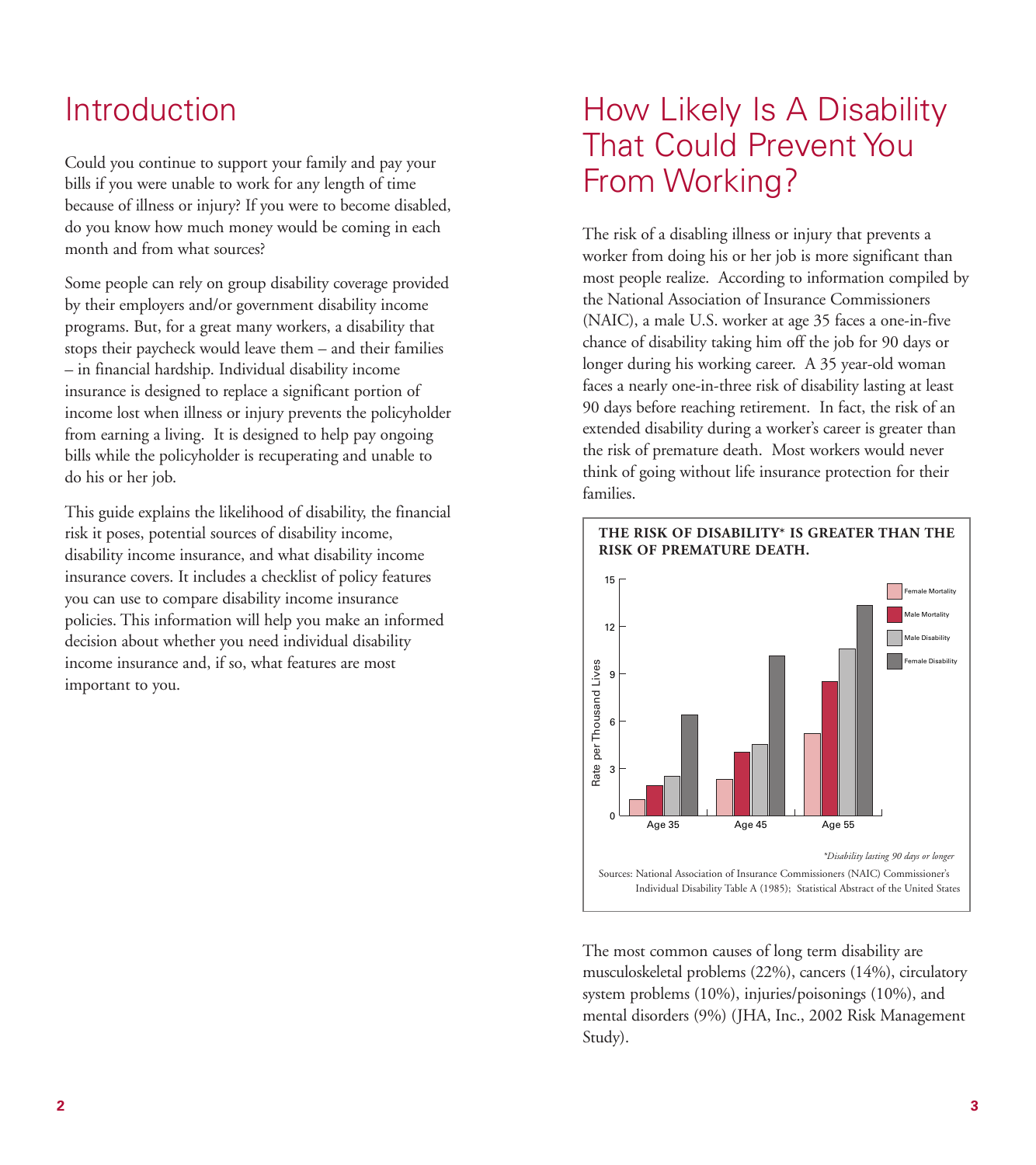# What Might Disability Mean Financially For You And Your Family?

For most workers, the ability to earn a living is their most significant financial resource. A lengthy disability, therefore, can be financially devastating to workers and their families. For example, the figure below shows that a 45 year-old worker with an annual salary of \$50,000 who suffers permanent disability stands to lose \$1,000,000 in future earnings. He or she would also be unable to continue building a retirement nest egg.



A disability that turns a breadwinner into a dependent not only reduces income, it can also bring significant additional expenses – for health care, for assistance in performing routine functions, and for other needs.

Savings can be an important source to draw upon to meet financial needs during a disability. However, as the figure below shows, most workers' savings would only see their families through a few months of disability.

#### **MOST WORKERS' SAVINGS WOULD ONLY SEE THEM THROUGH A FEW MONTHS OF DISABILITY.**



### What Is Disability Income Insurance?

Disability income insurance provides you and your family with income should you become unable to work due to illness or injury. It helps protect against family financial catastrophe by providing income to meet financial needs during a disability.

Disability income coverage comes in three primary forms:

- A Government-sponsored programs, such as workers' compensation and the Social Security Disability Insurance (SSDI) program,
- A Employer-sponsored group disability plans, and
- A Private individual disability income policies (paid for by individuals) that ensure income in the absence of adequate employer- or government sponsored coverage.

The following pages discuss these sources of disability coverage, and will help you understand the coverage you have, as well as the coverage you may need.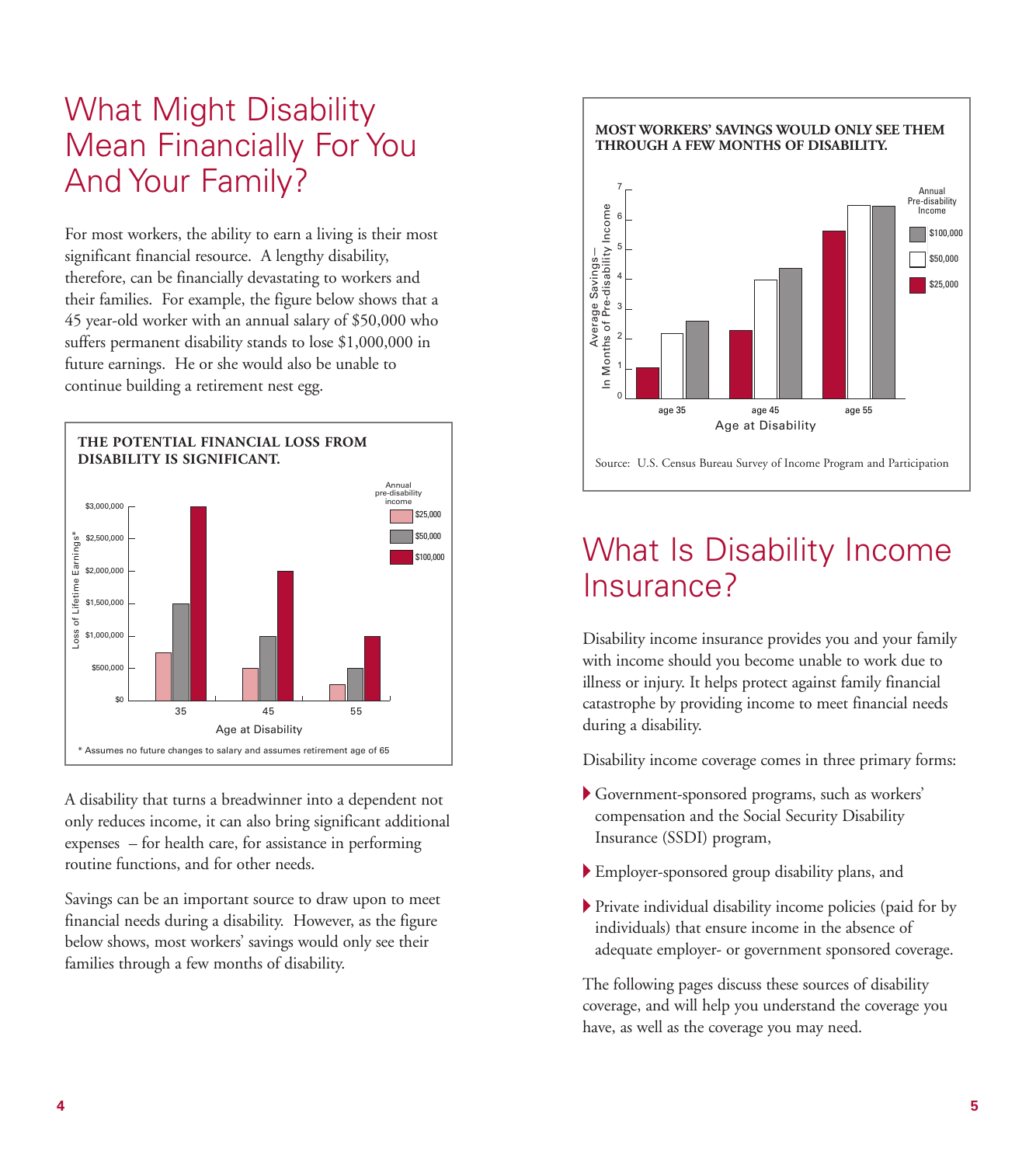# Are You Covered By Group Disability Benefits?

First, find out exactly what benefits your employer offers in the event of a disabling illness or injury. Most employers allow some short-term sick leave, which may last from a few days to as much as six months. In some states (Hawaii, New Jersey, New York, Rhode Island, and also Puerto Rico), state law requires most employers to provide temporary disability income benefits for up to 26 weeks. In Rhode Island, most employers must provide such coverage for up to 30 weeks and in California, state law requires such coverage for up to 52 weeks.

No state or federal laws require employers to offer longterm disability insurance (covering disability that lasts beyond six months), but the U.S. Department of Labor, Bureau of Labor Statistics indicated that in 2003 nearly one in three U.S. workers had employer-sponsored group longterm disability (LTD) coverage. Generally, employersponsored group long-term disability benefits replace about 60% of salary (usually bonuses are not included), start when short-term benefits are exhausted, and continue anywhere from five years to life. Often, group long-term disability insurance coverage is fully paid for by employers without contributions by employees.

Check with your employer to see if you have disability income coverage and, if so, what benefits would be available to you.

Find out how long after the start of disability you would have to wait before benefits begin and how long payments would continue.

Find out, too, whether your employer's plan takes other disability coverage (such as government programs) into account, or benefits are subject to a maximum dollar amount, when calculating your long-term disability benefits

Ask for a booklet describing the disability coverage your company offers.

### What About Social Security Disability Insurance (SSDI) Benefits?

Most workers in the United States participate in the federal government's Social Security program. Social Security is best known for its retirement benefits. But the Social Security Administration (SSA) also administers the Social Security Disability Insurance (SSDI) program. There were more than 7.5 million SSDI beneficiaries in 2003 (including eligible spouses and children of disabled workers).

If you qualify for SSDI benefits, your pay and work history determine the amount of your SSDI benefits. In October of 2004, the average monthly payment for a disabled worker was just under \$870. Contact your local Social Security Administration office for an estimate of the disability benefits to which you would be entitled should you to become disabled. There is also a disability benefit calculator and other SSDI program information available at www.ssa.gov.

SSDI benefits can be an important source of income should you suffer a disabling illness or injury, but here are some important points to bear in mind:

- A It can be difficult to qualify for SSDI benefits. Eligibility is based on being unable to perform any gainful employment, not just the job you were performing at the time the disability began. And you must remember that eligibility for Social Security disability benefits is contingent upon your disability being expected to last for at least 12 months or lead to your death.
- A Even if you are disabled, getting SSDI benefits takes time. A disabled individual is eligible for benefits after five months of disability and if the disability is expected to last at least 12 months or result in death. The time it takes the Social Security Administration to make an SSDI eligibility determination often delays benefits for additional months.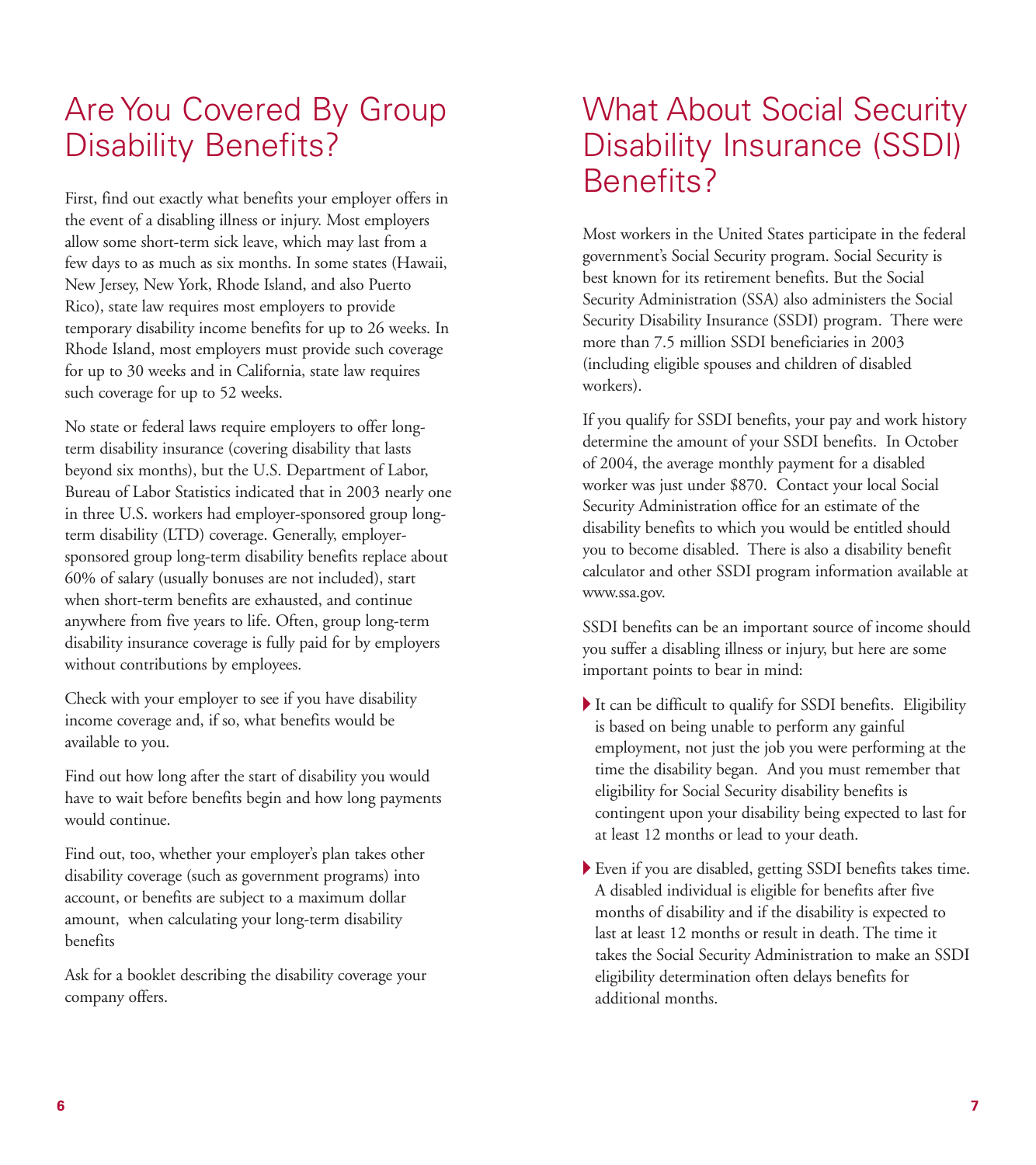- A SSDI payments may be reduced by disability income entitlements under other government programs. Why? Because total combined payments under Social Security, workers' compensation, civil service, and military programs generally cannot exceed 80 percent of average pre-disability earnings. A government pension may also reduce SSDI benefits.
- A Social Security disability payments are subject to federal income tax if your "combined income" (adjusted gross income plus any nontaxable interest income and half of your Social Security benefits) exceed certain limits.
- A SSDI benefits are often not enough to maintain the standard of living for those who do qualify. In fact, as the figure below shows, relying on SSDI benefits alone would leave many families at or below poverty – as defined by the U.S. Department of Health and Human Services Federal Poverty Level.



# What About Workers' Compensation?

All states require employers to provide workers' compensation coverage to most workers. Under these programs, workers who become injured or sick on the job are entitled to limited disability income benefits. Typically, these benefits are equal to two-thirds of pre-disability income, within various state limits. However, workers' compensation does not provide disability income for those whose injuries or illnesses are not job-related. Most people who become disabled are not eligible for workers' compensation.

**MOST LONG-TERM DISABILITIES ARE NOT**

# **COVERED BY WORKERS' COMPENSATION.**  Sources: National Safety Council; JHA 2002 U.S. Group Disability Rate and Risk Management Survey **On-the-job illness 0.4% On-the-job injuries 3.5% Off-the-job injuries 6.6% Off-the-job illnesses 89.5%**

# Are You Eligible For Disability Income From Other Sources?

There are a number other potential sources of income if you become disabled:

- A Veterans Administration pension disability benefits, for eligible veterans
- A Civil service disability pay, for federal or state government workers
- A Black lung program for miners
- $\blacktriangleright$  State vocational rehabilitation programs
- A Group union disability coverage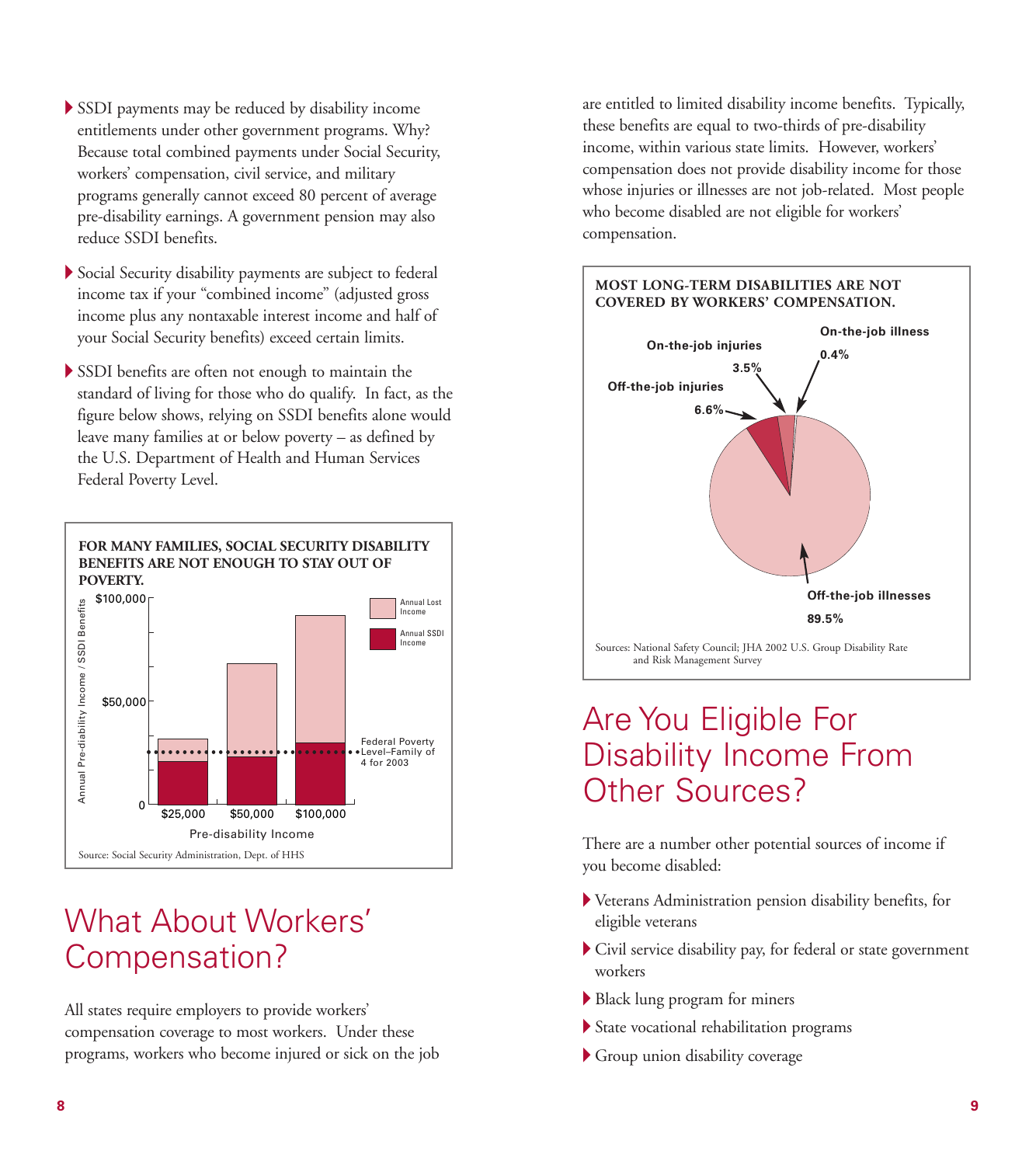- $\blacktriangleright$  Automobile insurance, if disability results from an auto accident
- A Private insurance, such as credit disability insurance, that makes monthly loan payments when you are disabled
- A Supplemental Security Income (SSI) for persons with low incomes and limited assets

The availability and extent of these and other programs vary widely. But, because one or more may be an important source of income should you become disabled, it is important to determine whether you are eligible. If you are, you should also find out how long benefits will be paid.

Of course, your own resources, such as the savings you've put aside over the years can be another important source of disability income.

# How Much Disability Income Will You Need?

Add up all the benefits you may be entitled to under the public and private programs mentioned, along with the monthly income you could count on from other sources such as your personal savings. If the total approaches your required income after taxes, you can assume that, should total disability strike, you would be able to pay your day-today bills while recuperating. Please bear in mind, however, that a disability could very well bring additional expenses. A disabled individual may face increased out-of-pocket health care costs. He or she might also need extra money to pay for help with shopping, housework, yard work, cooking, or transportation. Funds may also be needed for making the home disabled-accessible by adding ramps and widening doorways.

If the total from employer benefits, Social Security, and other programs along with your own resources will not be close to your pre-disability, after-tax income and will not be adequate to support your family, you will want to consider buying additional disability income insurance to make up the difference.

**Please Note:** The amount of long-term disability benefits you may receive through your employer's group plan or your personal insurance benefits may be reduced by the amount of Social Security or other government benefits that may be paid. In addition, although disability income benefits are tax free when purchased and paid for by an individual worker, benefits are taxable when paid on a policy paid for by an employer. This fact must be taken into account in determining disability income needs.

### **A special note for employers**

If you are an employer, consider a group policy for you and your employees. If you are a sole practitioner, or if you work for a business that does not provide benefits under a group policy, considering an individual policy is a good idea.

### **An agent can be helpful**

Whether you are an employee or an employer, an insurance agent can help you analyze your sources of disability income, determine waiting periods for various benefits, and determine whether additional coverage would be wise.

# What Do I Look For In A Policy?

If you find that you need an individual disability income policy over and above any other income protection you may have, here's what you need to know:

### **Definition of Disability**

Policies vary. Some pay benefits if you are unable to perform the duties of your regular occupation, while others pay only if you can engage in no gainful employment at all. Be sure to determine how various policies define disability.

### **Extent of Disability**

Some older policies require that you be totally disabled before payments begin. Partial disability sometimes is covered for a limited time but most often only if the partial disability follows a period of total disability for the same cause. Some policies may not require total disability before partial disability payment.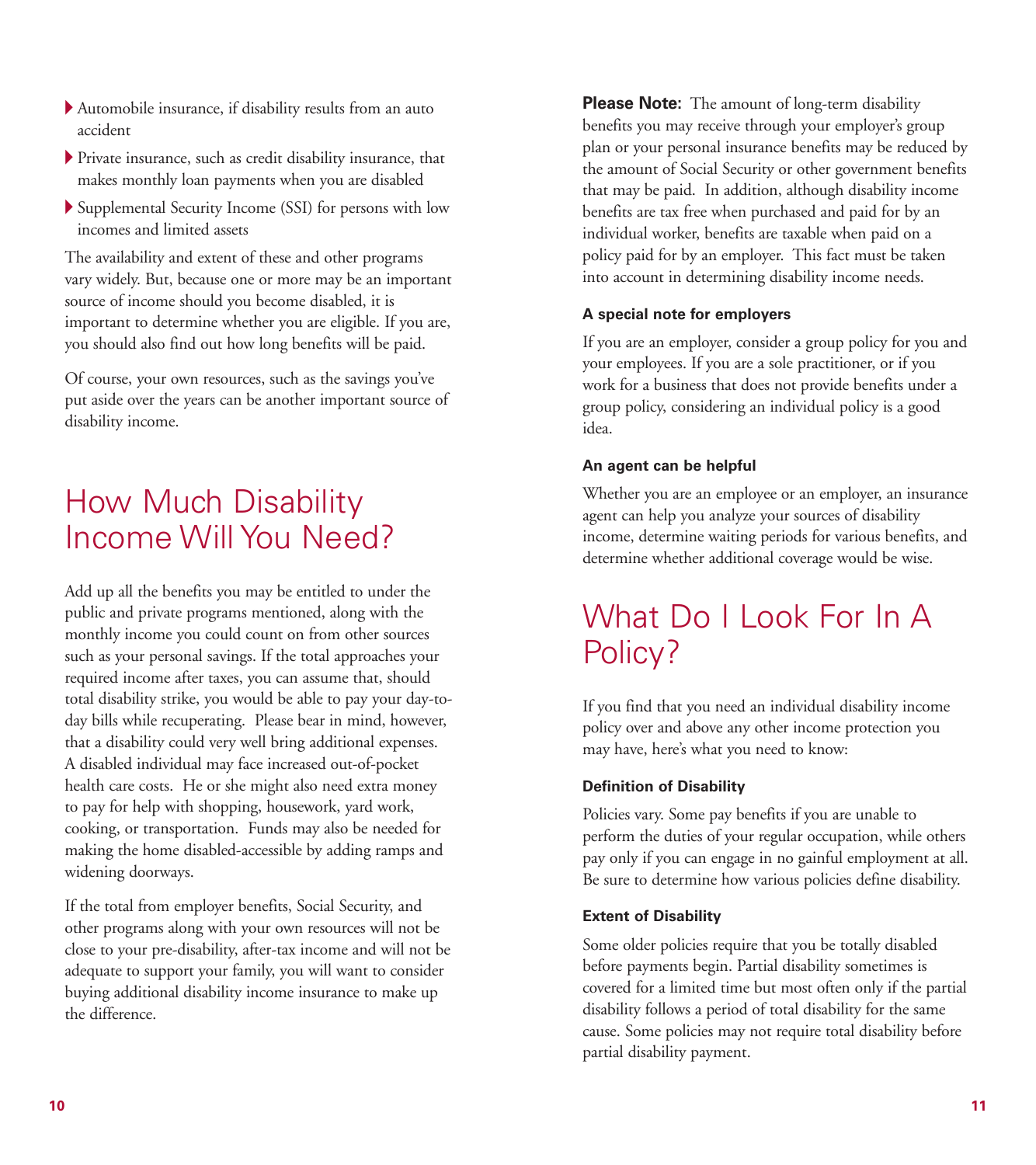### **Residual Benefits**

If you are able to work but your income is reduced because you cannot fulfill all of your job responsibilities, residual benefits can help to make up the difference in your income. A standard feature in some policies (added with a rider to others), a residual benefit allows partial payment based on your loss of income generally without prior total disability.

### **Presumptive Disability**

Under some policies, even if you can still perform some or all of your regular job, you may be presumed fully disabled and entitled to full benefits under certain specified conditions, such as loss of sight, speech, hearing, or use of limbs. In these cases the elimination period is generally waived.

### **Amount of Benefits**

Monthly benefits are generally calculated in terms of stable, earned income at the time of purchase. A typical disability insurance benefit is 60% of pre-disability income. But, to avoid "overinsurance," that is disability income approaching or exceeding pre-disability income, individual disability insurance benefits can be affected by disability income from other sources – which can include SSDI benefits, group disability benefits, etc. Insurers, not wanting to provide benefits so sizable that they would encourage workers to remain at home, may limit benefits from all sources to no more than 70 to 80 percent of monthly income. Lower-paid workers can expect to receive more of their pre-disability incomes while higher-paid workers generally receive less.

#### **When Payments Begin**

Many policies allow you to decide when benefit payments begin. You can choose a waiting period at the time of application; these range anywhere from the 31st day to 180 days or more after the onset of the disability. Depending on how much money you have saved, and your other resources, you can reduce your premiums by electing to wait 60 days, 90 days, or even 180 days before you start to receive benefit payments. Remember, though, that the first benefit check is usually not paid until 30 days after the waiting period.

#### **Length of Coverage**

By choosing a benefit term, you will elect benefits that are payable for one year, two years, five years, to retirement age. Since disability benefits are designed to replace the income you would otherwise earn by working, most people do not need benefits extending beyond their working years. Electing shorter benefit periods can save premium dollars, but bear in mind that if you need this insurance at all, you probably need it most to cover a disability that permanently removes you from the workforce. A lengthy disability threatens your financial security much more than a shortterm disability.

#### **Keeping Pace with Inflation**

For an additional premium, you may be able to add a costof-living adjustment (COLA) to basic disability income coverage. This provision increases benefit payouts by a specified percentage, generally 4 to 10 percent, after each year of disability and can be important particularly during a lengthy period of total disability. Some policies offer the opportunity to buy additional disability coverage to keep pace with a rising income, without having to submit to a medical examination or to provide further medical evidence of insurability.

#### **Waiver of Premium**

Most policies include a waiver of premium provision, so that you don't have to pay any more premiums after you're disabled for 90 days and until your disability ends.

#### **Non-Cancelable Versus Guaranteed Renewable**

Selecting the level and duration of benefits is only the first step. To be sure that coverage will continue, you should ask about renewability. Most disability income insurance comes with one of two types of renewability provisions: Noncancelable policies give you the right to continue a policy by timely payment of premiums, and the insurance company cannot change the premiums and benefits shown in the policy. Guaranteed renewable policies will be automatically renewed, with the same benefits, but the premium may be increased if it is changed for an entire class of policyholders.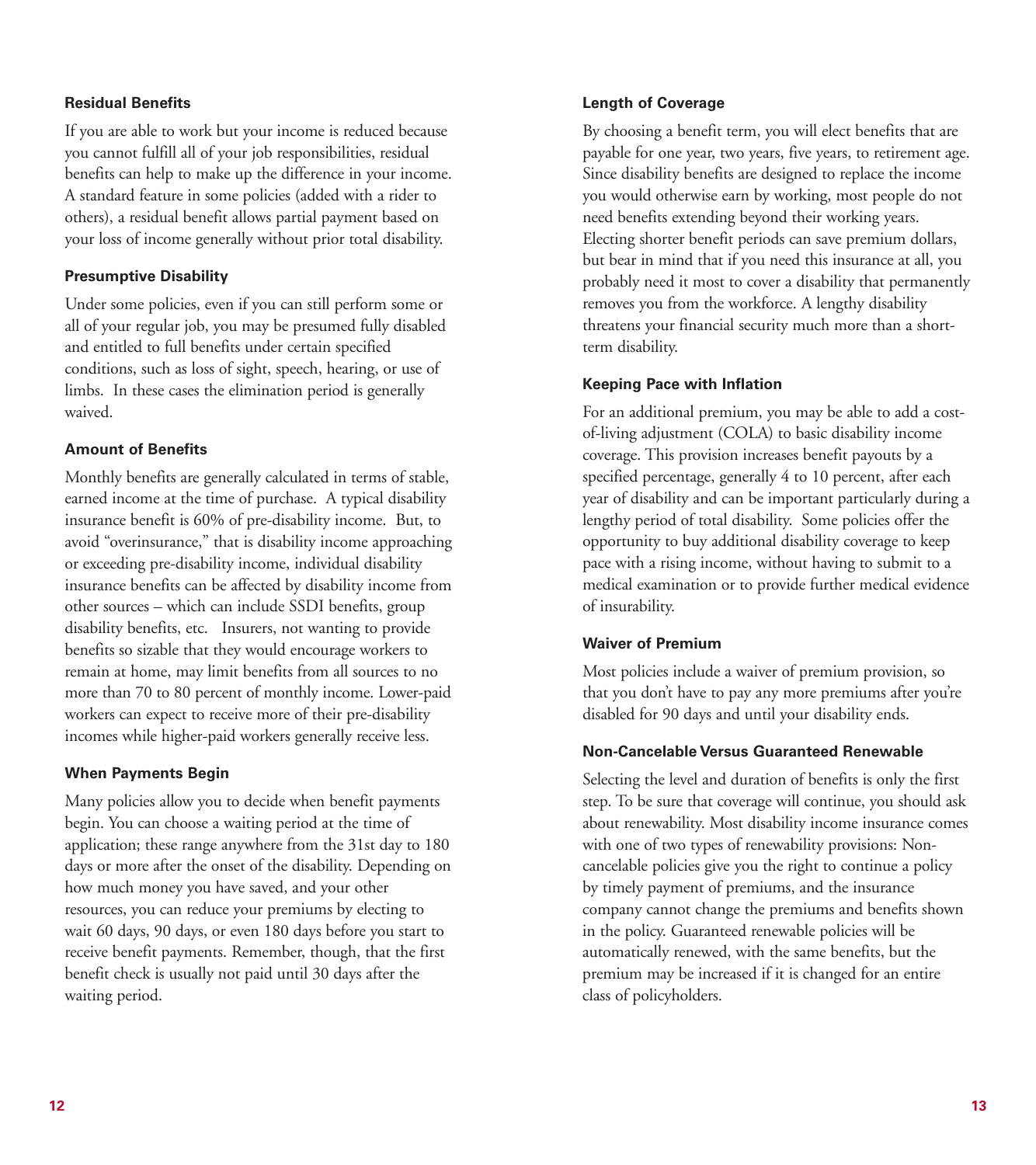While most individually purchased disability income policies are either non-cancelable or guaranteed renewable, other kinds do exist. Conditionally renewable policies can be canceled by class, geographic area or for reasons stated in the policy other than deterioration of health. Optionally renewable or conditionally renewable policies are extended at each anniversary or premium due date if the insurance company decides to do so. (Some policies are renewable to age 75 if you are still employed full-time.)

### **What the Policy Does and Does Not Cover**

Some policies pay only for disability arising from accidents, but not illnesses. However, illnesses are a frequent cause of disability. In fact, as you get older, it is more likely that you will need to be covered for an illness than for an injury. Be sure to consider carefully the kind of protection that is best for you and your family.

# What Else Do You Need To Know?

### **Tax Considerations**

In general, if you pay the premiums for an individual disability policy, payments you receive under the policy are not subject to income tax. If your employer had paid some or all of the premiums, some or all of the benefits may be taxable.

### **Is Business Protection Available?**

Disability insurance is particularly important if you own a small business. In addition to standard disability income replacement, business protection is available through:

- A Recovery benefits that pay after you return to work fulltime, during the period in which you are reestablishing a customer or client base.
- A Overhead expense coverage that pays for certain office expenses.
- A For jointly owned businesses, a disability buy-out policy disburses funds for one partner, or the business entity, to buy a disabled partner's share of the business.

A Key-person insurance, which protects a firm against the loss of income resulting from the disability of a key employee.

# Disability Insurance Policy **Checklist**

Take into consideration that every policy may have different features. The following checklist will help you compare policies you may be considering:

- 1. How is disability defined? inability to perform your own job? - inability to perform any job?
- 2. Does the policy cover accidents? illness?
- 3. Are benefits available for total disability? for partial disability?- for residual disability? - only after total disability?
- 4. Are full benefits paid, whether or not you are able to work, for loss of sight?- speech? - hearing? - use of limbs?
- 5. The maximum benefit will replace what percentage of income?
- 6. Is the policy non-cancelable, guaranteed renewable, or conditionally renewable?
- 7. How long must I be disabled before premiums are waived?
- 8. Is there an option to buy additional coverage, without evidence of medical insurability, at a later date?
- 9. Does the policy offer an inflation adjustment feature? If so, what is the rate of inflation? Is there a maximum?

### **And Remember...**

- *...a well-trained benefits consultant, financial counselor, or insurance agent can help. Ask about the following.*
- A What is an adequate level of benefits, in relation to your present and future obligations?
- A How long of a waiting period should you select to fit your circumstances until benefits begin?
- A How long do you want to receive disability income should it become necessary?
- A How much coverage are you eligible for at your present salary?